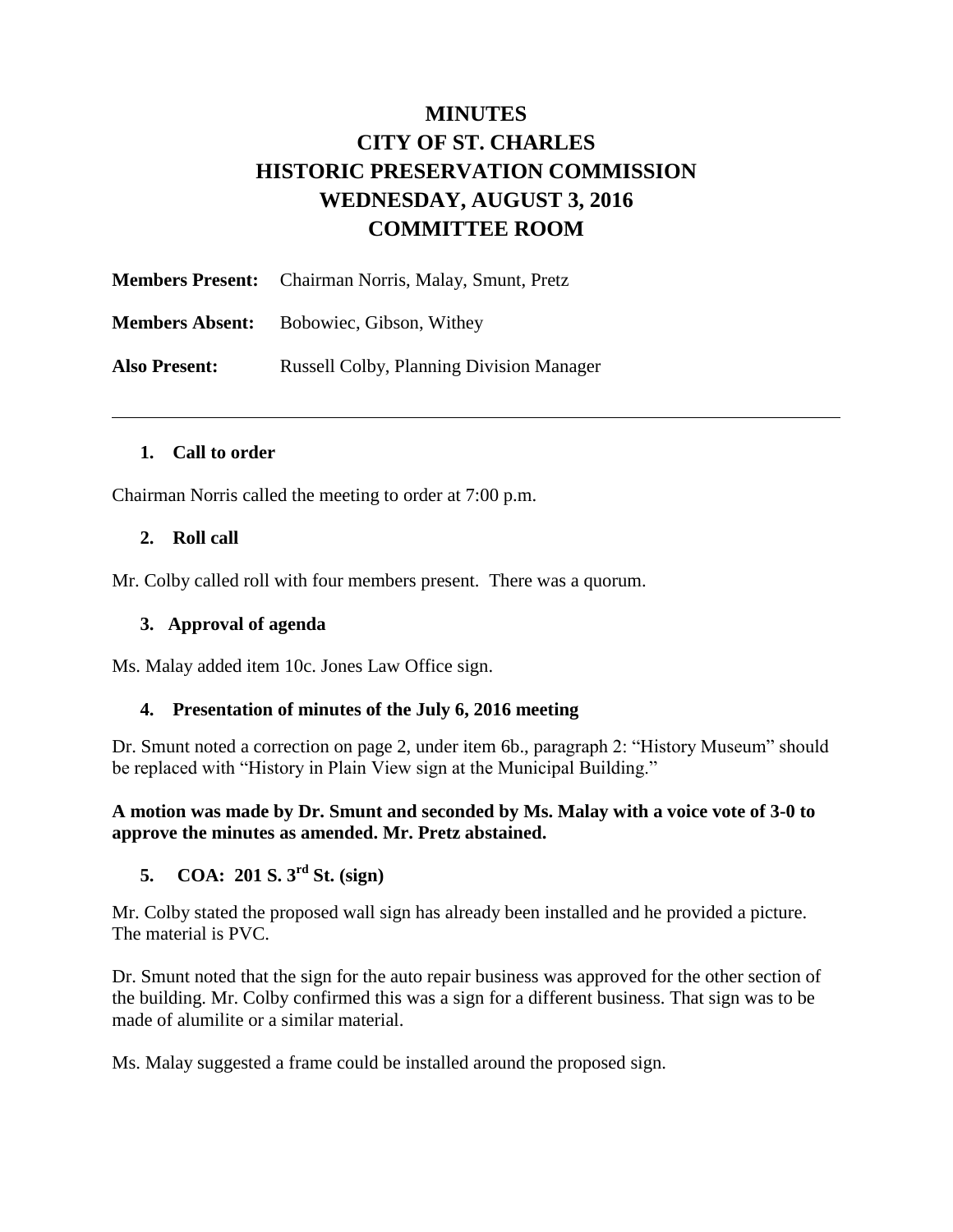## **A motion was made by Ms. Malay and seconded by Dr. Smunt with a unanimous voice vote to approve the COA as presented, with a suggestion to install a frame around the sign.**

## **6. COA: 520 Indiana St. (fence)**

Zach Derrico, applicant, was present. He said a new house is to be constructed on the adjacent lot (present location of a pool) and that the proposed fence is to be made of cedar.

Regarding the portion of the fence along  $6<sup>th</sup>$  Street, the Commission discussed the location relative to the street. Mr. Derrico clarified the fence is actually located at the property line, which is set back from the curb line. Ms. Malay clarified that is should be noted in the approval that the fence will be behind the tree located along  $6<sup>th</sup>$  Street.

Regarding the portion on the east property line, Dr. Smunt questioned the need for the 4 ft. fence to extend all the way out to the street. He stated that this fence did not appear to serve any purpose and would visually block the yards along Indiana Street. The Commission discussed that the 6 ft. fence could turn and connect to the house. Mr. Derrico agreed with this idea and will omit the portion extending into the front yard.

The Commission also discussed conceptual drawings for the house on the vacant lot. Dr. Smunt noted a preference for the Craftsman style architecture over the Colonial Style which is more common in new construction. Ms. Malay brought up the location of garage and suggested options to minimize its appearance from the street. Mr. Derrico said the garage could be turned as a side load. Dr. Smunt recommended including a front porch.

**A motion was made by Ms. Malay and seconded by Mr. Pretz with a unanimous voice vote to approve the COA, subject to the 6th Street fence being located behind the tree and the fence not continuing in front of the house along the east lot line.**

## **7. COA: 116 W. Main St.**

Dean Courser, applicant, was present. He said the original concept was to provide an ADA accessible ramp at the rear of the building adjacent to the door that exits out onto the parking lot adjacent to Rt. 31. However, the ramp location obstructed the parking lot, so an alternative is being proposed, which would place the ramp in an internal location accessible from Main Street. A new storefront door just west of the salon space would be added, with an internal ramp providing ADA access to both the salon and the future west tenant space.

Chairman Norris questioned how high the storefront windows would extend and if the cornice would be modified. Mr. Courser clarified the door and window would be within the existing opening. It was noted that there is a solid wall/panel above the existing window that is part of the existing storefront cornice system for the western building. This element will not be modified.

Dr. Smunt suggested that the existing knee wall be preserved to maintain consistency with the rest of the western building storefront. Mr. Courser said this could be done, assuming there is enough granite salvaged to cover the rest of the wall adjacent to the storefront window.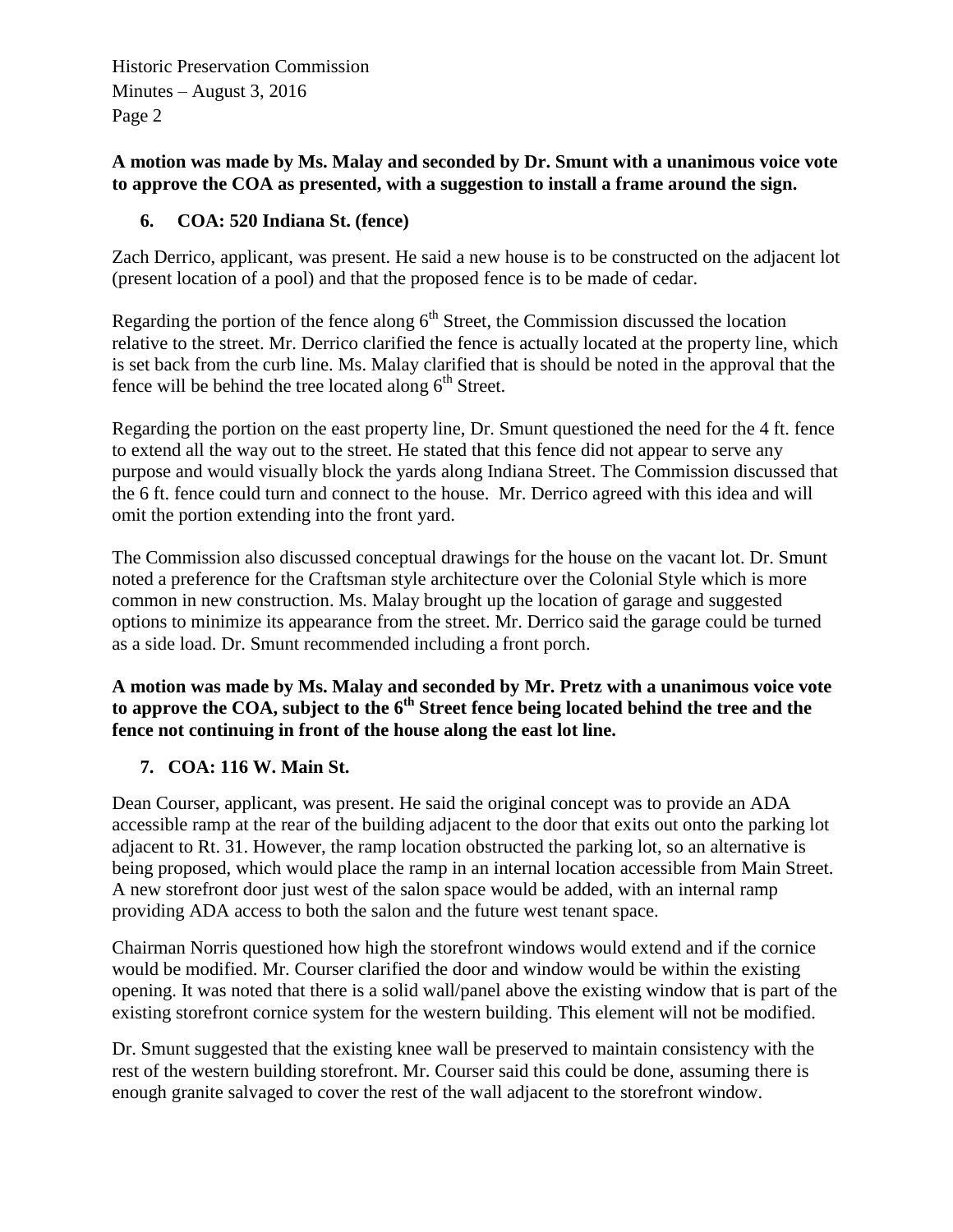**A motion was made by Ms. Malay and seconded by Mr. Pretz with a unanimous voice vote to approve the COA, subject to the kneewall being maintained as granite at the existing height.**

## **8. COA: 304 Cedar Ave. (detached garage)**

Ed Snyder and Annette El-Sherif, applicants and owners, were present. They explained their proposal is to construct an outbuilding that is similar to a barn, and passed around a photo of a similar structure.

Dr. Smunt questioned the height of the structure relative to the house. Mr. Snyder said based on the height as drawn, the barn would be 6" shorter than the house.

Mr. Snyder walked through the proposal and the Commission discussed each element of the structure and offered suggestions to the applicant. The following scope of work was agreed to:

- Fiber cement siding with 4" reveal, 1x8 fascia boards, 1x6 corners and casing.
- West wall (front): Doors to be sliding barn doors; upper level French doors to have a similar light pattern as the windows in the house; iron juliet guard rail at the French doors; coach lights on both sides of the French doors.
- South elevation (patio): Door to be a sliding barn door; patio to be concrete, ceiling to be beadboard, option to use a dental detail similar to the house.
- North elevation: Double hung window in center, matching design/style of the windows in the house.

Ms. El-Sherif noted they were planning to re-install shutters on the house, including some salvaged from the basement. The Commission supported this idea.

The Commission discussed that they could approve the COA as discussed, but that use of any stone for a knee wall would need to be reviewed based on a plan.

**A motion was made by Ms. Malay and seconded by Mr. Pretz with a unanimous voice vote to approve the COA, subject to the scope of work agreed to at the meeting and documented on the COA approval form.**

## **9. Landmark Nomination: 514 Oak Street.**

Ms. Malay stated that she had completed the research on the property and contacted the owner, Carol Scholl, who was very excited about the landmark nomination.

Ms. Malay reviewed the nomination form, noting the building is an excellent example of Craftsman style and is well preserved. Regarding the construction date, the assessor date is 1923 and Ms. Scholl was told this date as well, but tax records shows a jump in value in 1925. Dr. Smunt noted the assessments are a year behind, so a circa date of 1923 is appropriate.

Regarding a name, Ms. Malay noted Charles Hunt originally owned the house or possibly built it, although it didn't appear he lived in the house. She questioned what name to give the property,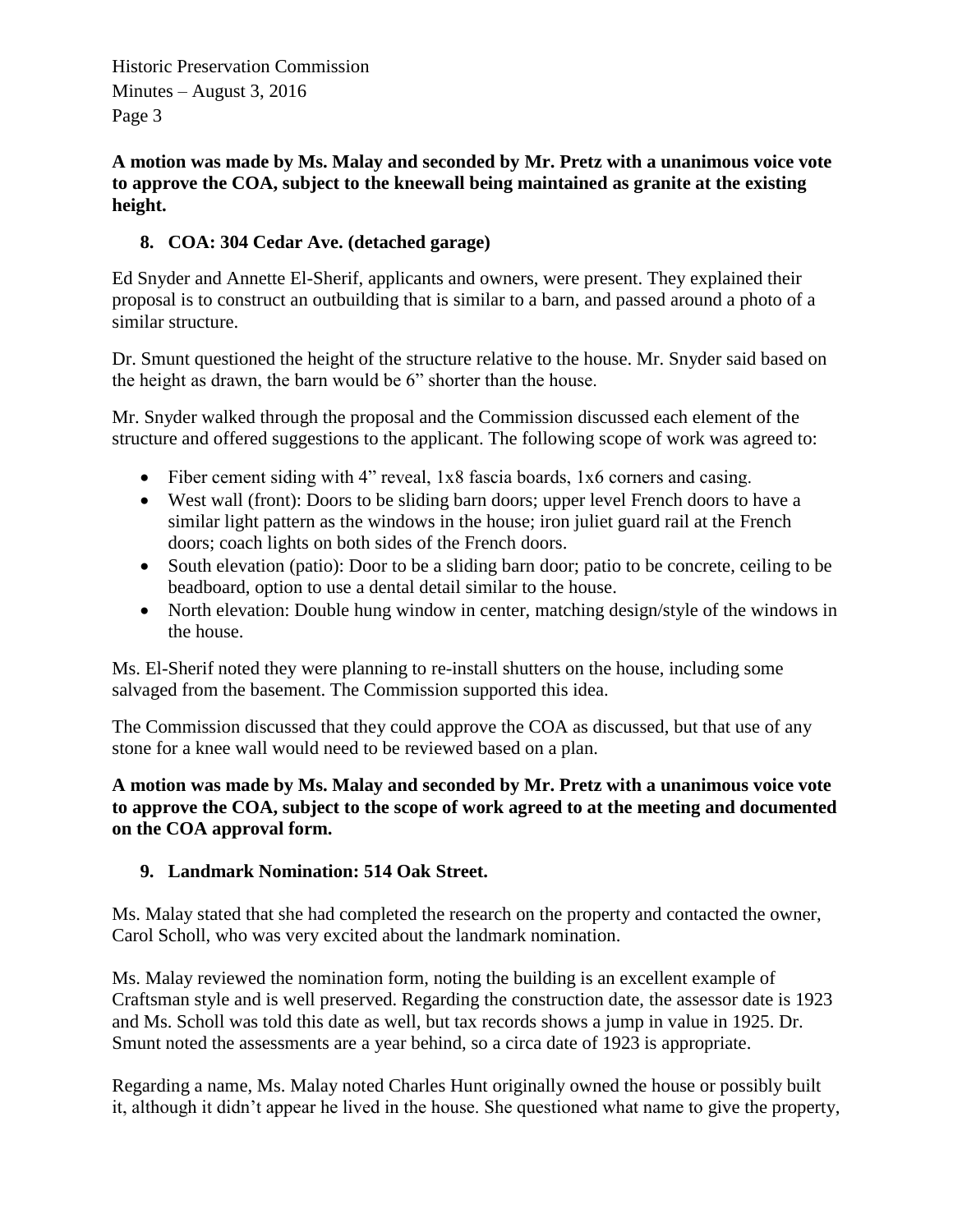given that none of the other residents were significant historical figures. Dr. Smunt said it would be appropriate to use the name of the original owner or builder.

Chairman Norris noted the landmark nomination needed to be signed and a plat of survey was needed. Mr. Colby said Ms. Malay could sign off on the form. The Commission discussed that it would be preferred to have Ms. Scholl sign off as record owner to demonstrate her support. Ms. Malay will ask Ms. Scholl if she can provide a copy of a plat of survey.

Dr. Smunt said the descriptive statement should note that the aluminum storm doors and windows and the modern railing are non-contributing.

#### **A motion was made by Dr. Smunt and seconded by Mr. Pretz was a unanimous voice vote to set a public hearing date for the Landmark Nomination for 514 Oak Street, to be listed as the Charles Hunt House with a date of circa 1923.**

Mr. Colby said the hearing would be scheduled for Sept. 7.

## **10. Additional Business from Commissioners or Staff**

**a. Landmarks Research-** The Commission discussed removing this item from the agenda going forward.

## **b. 2016 Projects**

- **i. City Council Tour/**
- **ii. Survey of Pottawatomie Area**

The Commission discussed the map and information distributed via email. The Commission discussed the objective of the tour and decided that the tour should be designed to be educational and for sharing information about projects in the existing district and outside of the district. The Commission should share that they are interested in conducting a survey of the Pottawatomie area and provide an opportunity for feedback on the idea.

Mr. Colby asked for input on structuring the tour, in terms of what locations to highlight. The Commission discussed providing background information on all of the locations, but planning a route from City Hall along State Ave.,  $3^{rd}$  Ave., Park Ave. and return down  $2^{nd}$  Ave. A few defined stops would be made to present information.

The Commission directed Mr. Colby to draft introductory information to go along with the tour map and background.

# **iii. Residential Design Guidelines update**